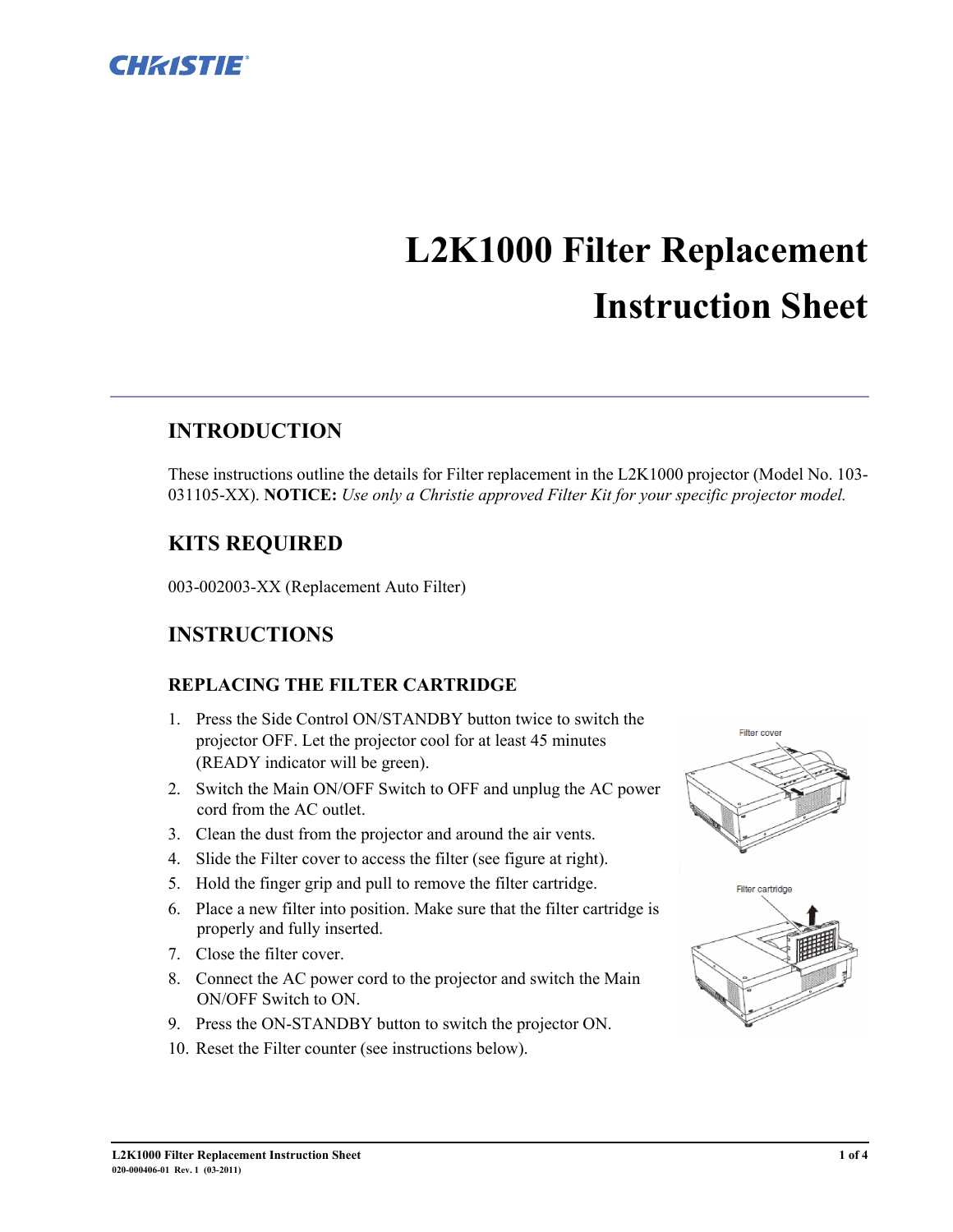

**NOTICES: 1)** *Make sure the filter cartridge is correctly inserted into the projector otherwise, the projector cannot be turned on. Do not block the air vents. Doing so may result in malfunction of the projector.* **2)** *It is recommended that dusty/smoky environments are avoided when operating the projector. Usage in these environments may cause poor image quality.* 

When using the projector under dusty or smoky conditions, dust may accumulate on a lens, liquid crystal panels, or optical elements inside the projector. Such conditions may degrade the quality of the projected image. When the symptoms above are noticed, contact your authorized dealer or service station for proper cleaning.

### **RESETTING THE FILTER COUNTER**

Make sure the Filter counter is reset after the filter cartridge is replaced. See *Figure 1*.

- 1. Press the MENU button to display the On-Screen Menu. Use the Point  $\blacktriangle$  buttons to move the red frame pointer to the Setting Menu icon.
- 2. Use the Point  $\blacktriangle$  buttons to move the red frame pointer to Filter counter and then press the SELECT button. A dialog box appears showing the Used time option and the Scrolls remaining option. Use the Point  $\blacktriangle\blacktriangledown$  buttons to select Used time.
- 3. Used time shows the total accumulated time of the filter use, a timer setting option, and the Reset option. Select Reset and the "Filter counter Reset?" appears. Select [Yes] to continue.
- 4. In the confirmation dialog box, select [Yes] to reset the Filter counter.



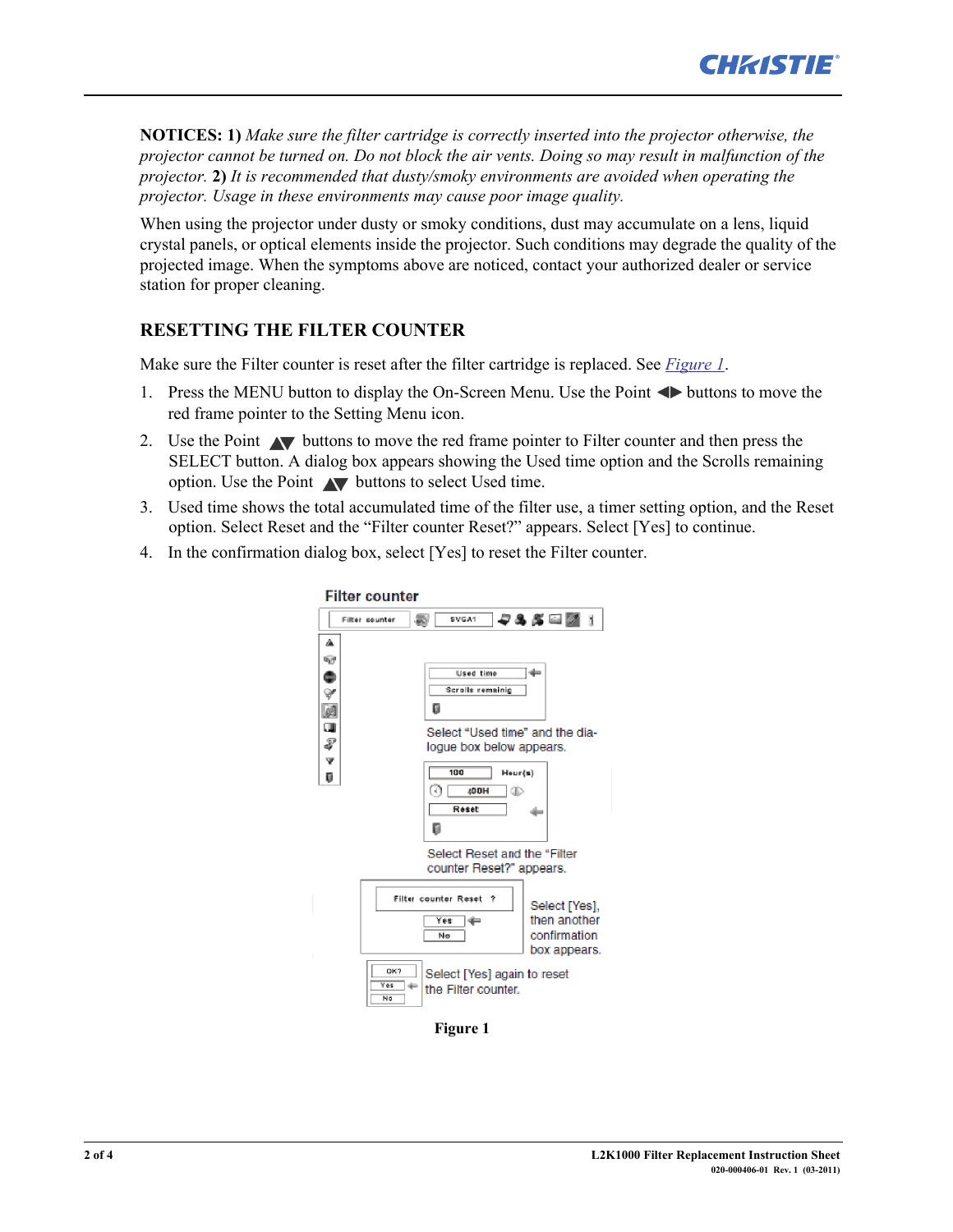#### **RESETTING THE SCROLL COUNTER**

Make sure the Scroll counter is reset after the filter cartridge is replaced. See *[Figure 2](#page-2-0)* .

- 1. Press the MENU button to display the On-Screen Menu. Use the Point  $\blacktriangle$  buttons to move the red frame pointer to the Setting Menu icon.
- 2. Use the Point  $\blacktriangle$  buttons to move the red frame pointer to Filter counter and then press the SELECT button. A dialog box appears showing the Used time option and the Scrolls remaining option. Use the Point  $\triangle\blacktriangledown$  buttons to select Scroll(s) remaining.
- 3. Scroll(s) remaining shows the number of the remaining scrolls and the Reset option. Select Reset and the "Scroll counter Reset?" appears. Select [Yes] to continue.
- 4. In the confirmation dialog box, select [Yes] to reset the Scroll counter.

**NOTE:** *While the scroll counter reset is in progress, a "Please wait..." message appears on the screen, the cooling fans operate and the filter cartridge is adjusted.* 



#### **Scroll counter**

<span id="page-2-0"></span>**Figure 2**